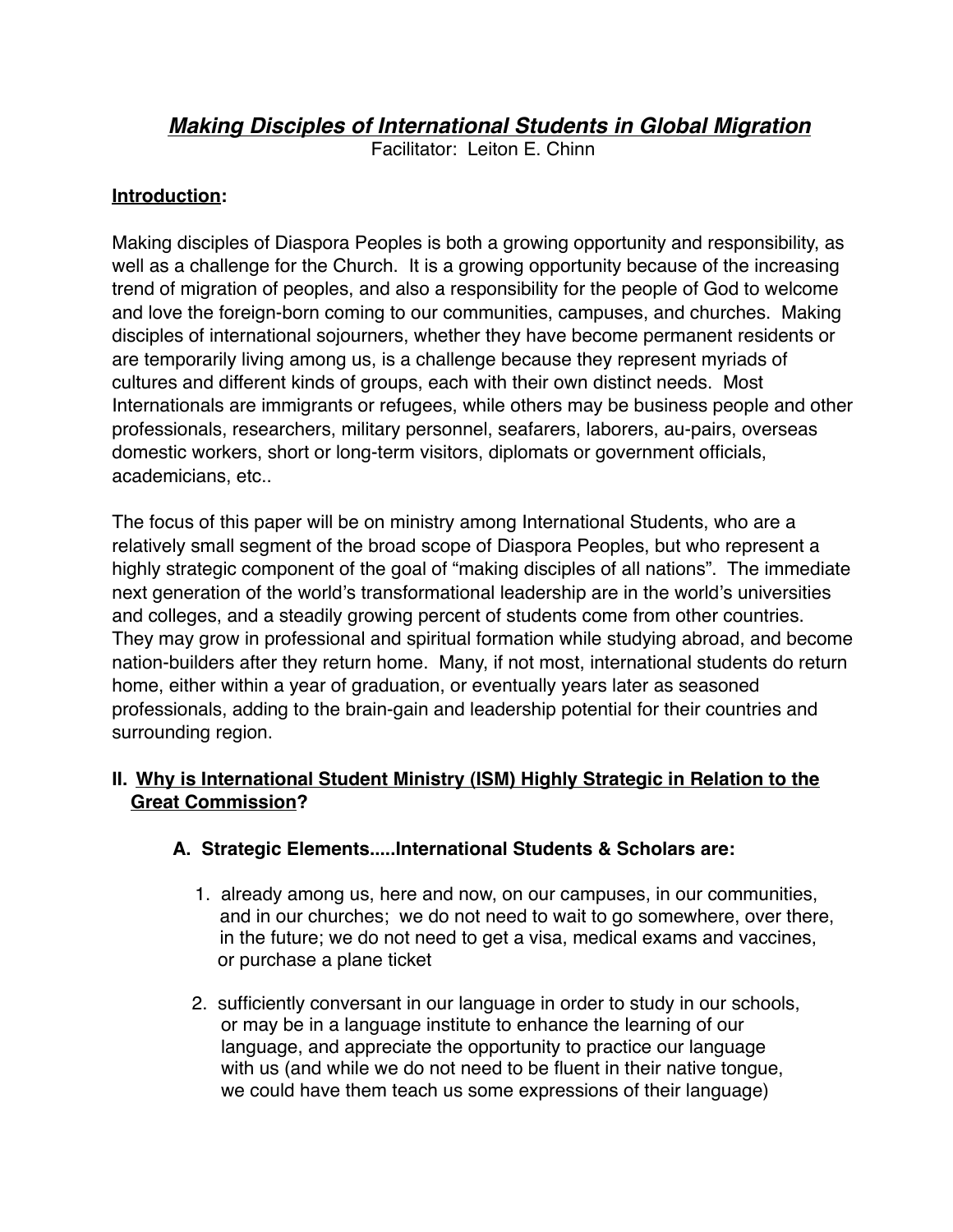- 3. generally curious to learn about our culture, history, country (city, town) and may wish to have host-country friends who can be cultural mentors
- 4. often more open, curious, and responsive to learning about Jesus Christ while living abroad, such as has been seen among Chinese scholars and Japanese students

 ["But what of the the U.S. church's opportunity to witness to the thousands of Chinese students in the United States...these scholars and students have importance beyond their numbers. For they likely represent a large segment of China's next generation of intellectual leadership, and perhaps much of the economic and political leadership as well", *Chinese Intellectuals and the Gospel,* by Ted Prisckett, Evangelical Missions Quarterly, 1993]

- 5. freer to consider the gospel if they are away from a restrictive society, culture and religion that may be hostile towards Christianity
- 6. possibly from "unreached people-groups" where the Church does not yet exist or is in an infant stage
- 7. appreciative of hospitality, and welcome relationships of mutual intercultural interaction, as well as the intergenerational social context of host-families where younger children, parents, and grand-parents are valued along with peer-age adults;

["The main missiological lesson is....

 found in John and Edith Hayward's hospitality to a dusky stranger back in 1929. The Haywards professed no great love for the masses, nor did they devise even a single ingenious scheme for evangelizing the world. They *did* love one stranger. What the church in India, Nepal, Sikkim, and Bhutan would look like today had the Haywards not welcomed Bakht Singh into their home is a matter of speculation. The fact is that without their hospitality two of the most significant movements in twentieth-century Asian church history probably would not have occurred", *Thinking Small: Global Missions and American Churches*, by Jonathan J. Bonk, Missiology, April, 2000]

- 8. potential world leaders politically and in their professions, nation builders, and transformation agents [China's First Hundred by Thomas LaFarge recounts the profound transforming influence on China by the first group of returning Chinese students from the U.S. from 1872-1881, some of whom became Christians]
- 9. cultural informants or "instructors" who may advance missions awareness;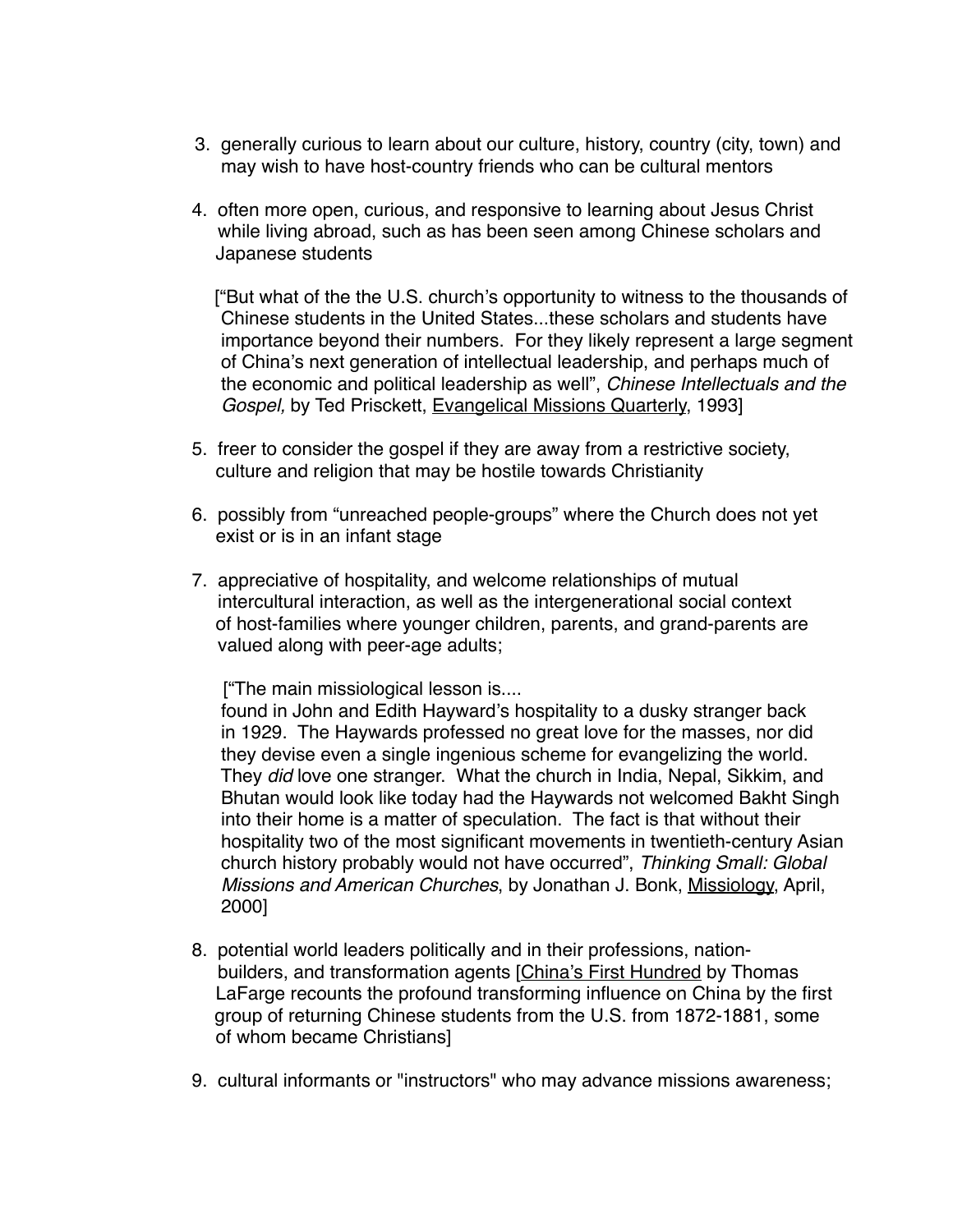Two mega-shifts in missions in the 19th and 20th century were spurred on by the informants role provided by international students:

- a.) In the 3rd week of the July-long Moody student conference at Mt. Hermon, MA, 1886, a special *"meeting of the ten nations"* was held in which students from 10 countries shared briefly about the need for missionaries in their part of the world. Those "Macedonian calls" fueled a response that resulted in 100 of the 251 students signing a pledge of willingness and desire to be missionaries. The missionary passion coming out of the conference was the initial thrust that led to the formation of the Student Volunteer Movement for Foreign Missions in 1888. The SVMFM produced over 20,500 missionaries on the field, and thousands more who supported the missionary movement. [source: Student Power in World Evangelism, by David Howard, Inter-varsity Press, 1970]
- b.) Dr. Ralph D. Winter's development of the Unfinished Task of World Evangelization in relation to the "hidden peoples"/unreached peoples concept effected a paradigm-shift in mission understanding and strategic planning. What contributed to the emerging "people groups" missiological-view of Dr. Winter? He told me in effect, that the Fuller Seminary School of World Missions where he taught at, had 10 students and 100 faculty...and went on to explain that he was a "student" learning about church growth and evangelism among the world's great diversity of cultural sub-groups, from a 100 "teachers"...his international student informants.

 International students have played a tremendous role in the advance of missions understanding and needs, and will continue to be valuable instructors, if we are willing to listen and learn from them.

 10. potential gifts and ministers of God to the host nation and Church; an African seminary student was instrumental in the conversion of a veteran mainline priest, who later became a bishop and played a significant role in the evangelical renewal within his denomination; Christian international students need to be encouraged and allowed to utilize their spiritual gifts and ministry experience while they are studying abroad

#### **B. Returning International Students Impacting their Country/Region**

A recent newsletter from a tentmaker friend in a restricted access country states that "more than 500 from our university have gone abroad during the last four years. Under the conditions of their scholarships, most of the students will return after graduation to take up positions at our school". Hopefully most of the returnees will bring back positive influences to their school and society, but some may be carriers of negative baggage (which was a concern briefly touched on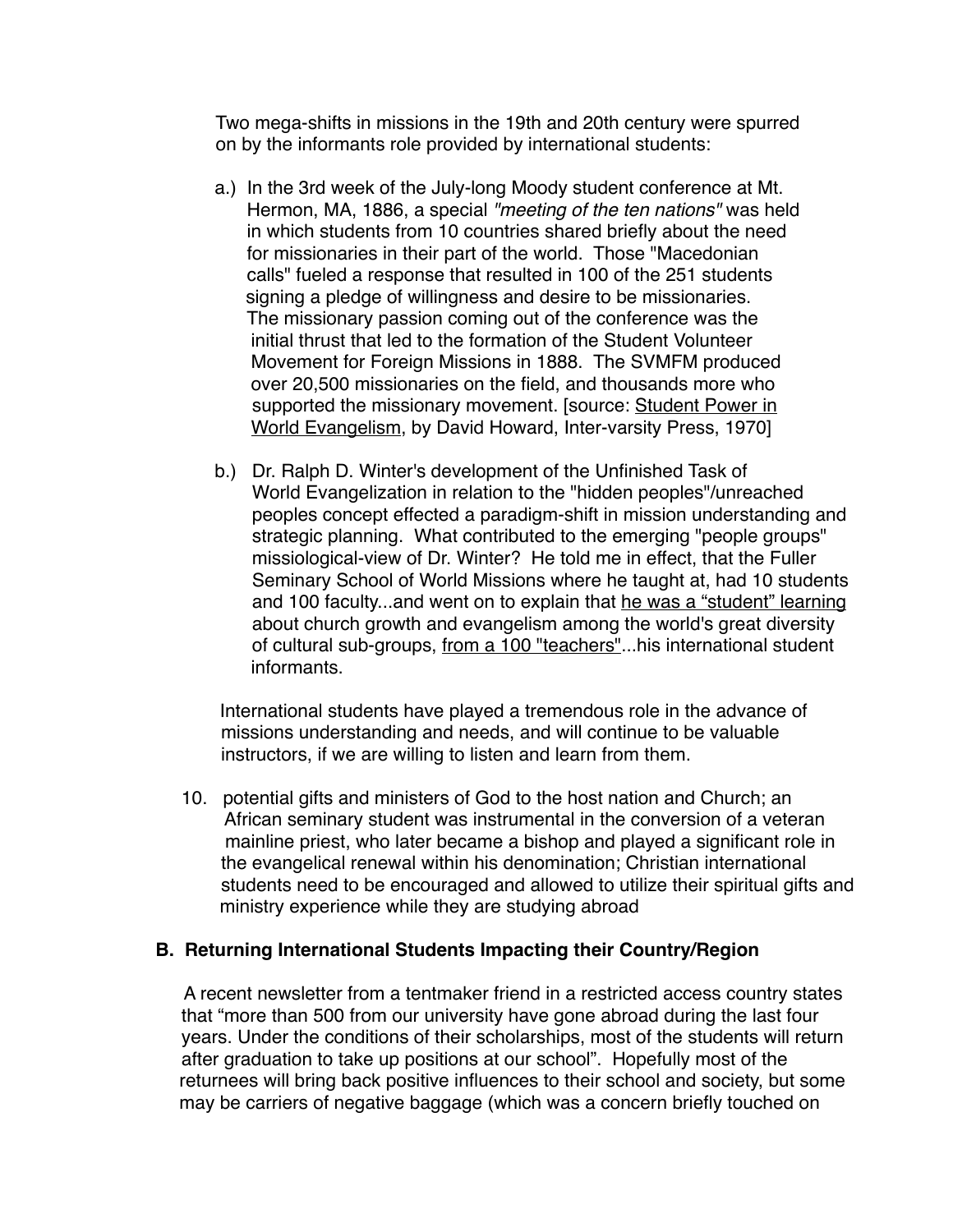at the World Missionary Conference of 1910).

 Certainly a book could, and should, be written about the many Christian international student returnees who were and are being used mightily by God in the service of their nation and the expansion of God's Kingdom in their region. One of the compelling strategic components for ISM is that Christian returnees are Christ's ambassadors to their own people and culture, and should be encouraged and equipped to return home with the conviction that God is sovereignly sending them home as His witnesses.

 A survey for this paper was taken of ISM workers to list some Christian returnees who have made significant contributions in the advancement of the gospel and building of Christ's Church in their region. Some of the returnees came to Christ while studying abroad, and others were already believers during their international sojourn. Here are only a few of the returnees cited in the survey:

- \* John Sung, who came to Christ in the US in the mid-1920's and returned to China as an apostle and revival spread like wildfire throughout the Far East.
- \* At about the same period that John Sung was building a ministry in China in the late 20's, Bakht Singh of India, a Sikh, was being attracted to Christ over a span of months while studying in the UK and then in Winnipeg, Manitoba, Canada. Bakht Singh received Christ and returned to be an apostle to India and the region, just like John Sung was to China and East Asia. "Bakht Singh's New Testament church planting model multiplied to over 500 congregations in India and 200 congregations in Pakistan, plus a number in Europe and North America" (Bonk, Missiology, April, 2000).
- \* Many of today's top evangelical leaders of the Church in Malaysia and Singapore were students in Australia in the '60's and 70's. Adding to the ranks are graduates from the 80's and 90's, such as Dr. Patrick Fung, the first Asian International Director of Overseas Missionary Fellowship, who was part of the Overseas Christian Fellowship of Sydney.
- Two sisters from a highly restrictive country came to Christ as international students and returned home to have a very fruitful ministry until they were kicked out of their country. They have continued to have a highly successful ministry in other neighboring countries of the restricted region.
- 1) Student in Portugal: In the 1980's Procel DaSilva Armando was sent by the government of Guinea-Bissau, West Africa, to study law in Portugal. He came to Christ and grew with the Christian Union of Portugal. After returning home he exercised courage and faith to decline situations that would compromise his convictions and as a result was promoted highly to serve his nation. Lindsay Brown summarizes the story in Shining Like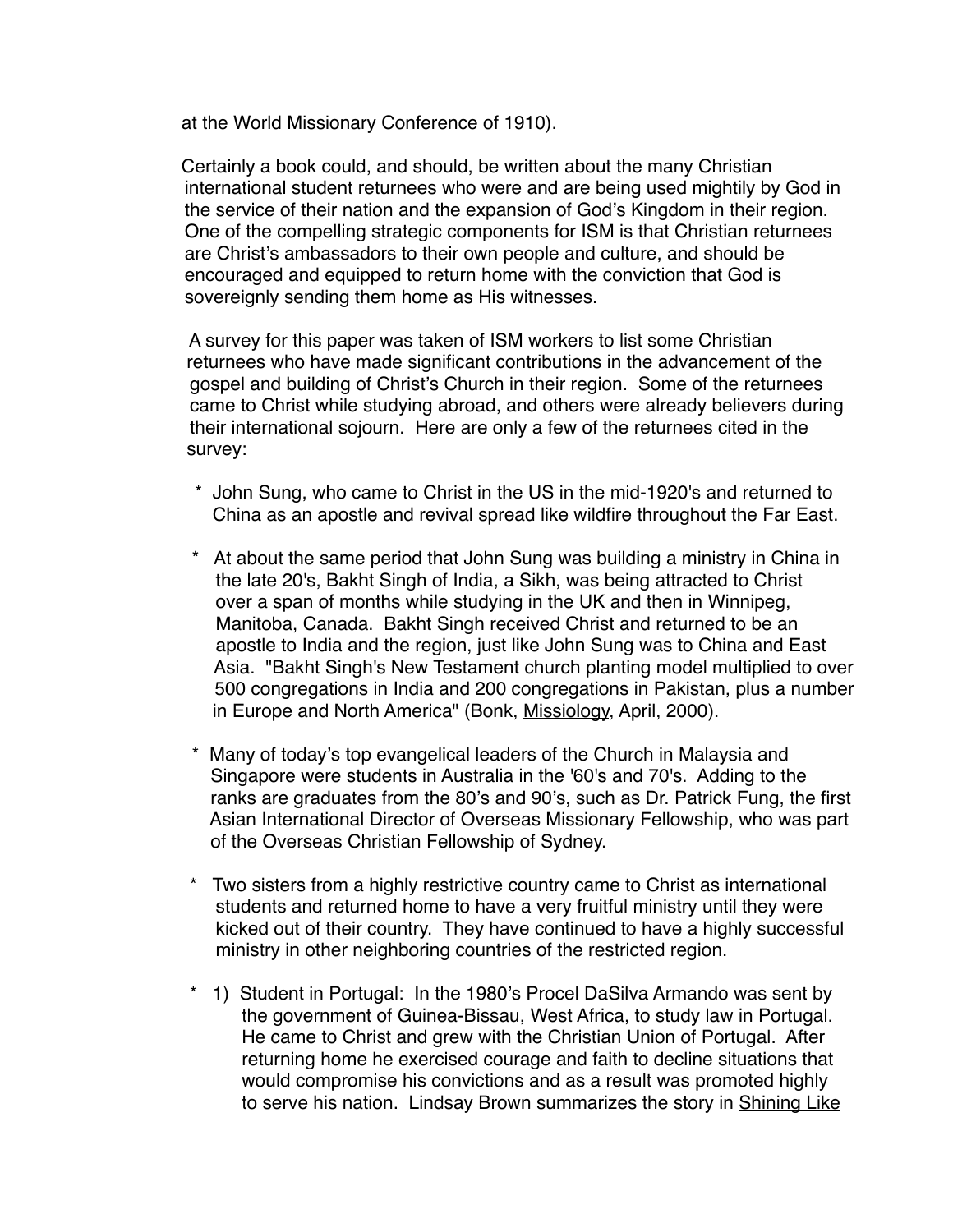Stars with, "...in Portugal as an overseas student was able to become a Daniel at court back in his home country. We should never underestimate the influence that someone with courage can bring on the whole direction of a culture".

- 2) Student from Portugal: a high-school exchange student trusted in Christ in the U.S. and returned home and engaged in a university ministry. Later he became the national director of the campus ministry and entered into partnership with two international mission organizations to launch an ISM at two universities in Portugal. He also is a key leader with the Portuguese Bible Society. (Lausanne Occasional Paper #55).
- \* A contemporary Japanese returnee has planted 70+ churches
- \* A contemporary Chinese returnee has planted 7 churches, a specialized ministry, and a campus fellowship
- \* Niijima Shimeta (aka Joseph Hardy Neesima) stowed away to America and became a Christian in 1866. After attending Amherst College, MA, he graduated from Andover Theological Seminary and became the first Japanese ordained Protestant minister in 1874. He returned to Japan in 1875 to start a Christian school that became Doshisha University and also Doshisha Womens College of Liberal Arts.

#### **C. International Student Ministry (ISM) Benefits Local Churches & Ministries**

 Local churches and ministries are discovering how enriching it is to have a ministry among international students (some of the following excerpts are adapted from *Global Missions at Home*, by Leiton Chinn, Mission Maker Magazine 2008)

- 1. the benefits and significant global impact that's possible with a very modest ISM budget; high-yield but low cost
- 2. ISM provides a tangible dimension to a church's mission vision, with engagement options for the congregation to participate in...beyond prayer and financial support of overseas missionaries and ministries
- 3. ISM incorporates the broad range of church members available for involvement, from children to retirees, and utilizes their varied gifts for service---hospitality, helps, administration, teaching, mercy, evangelism, leadership, etc.
- 4. returned or retired missionaries back home are extending their cross cultural mission service by ministering among international students from the country or cultural-linguistic group they served overseas; we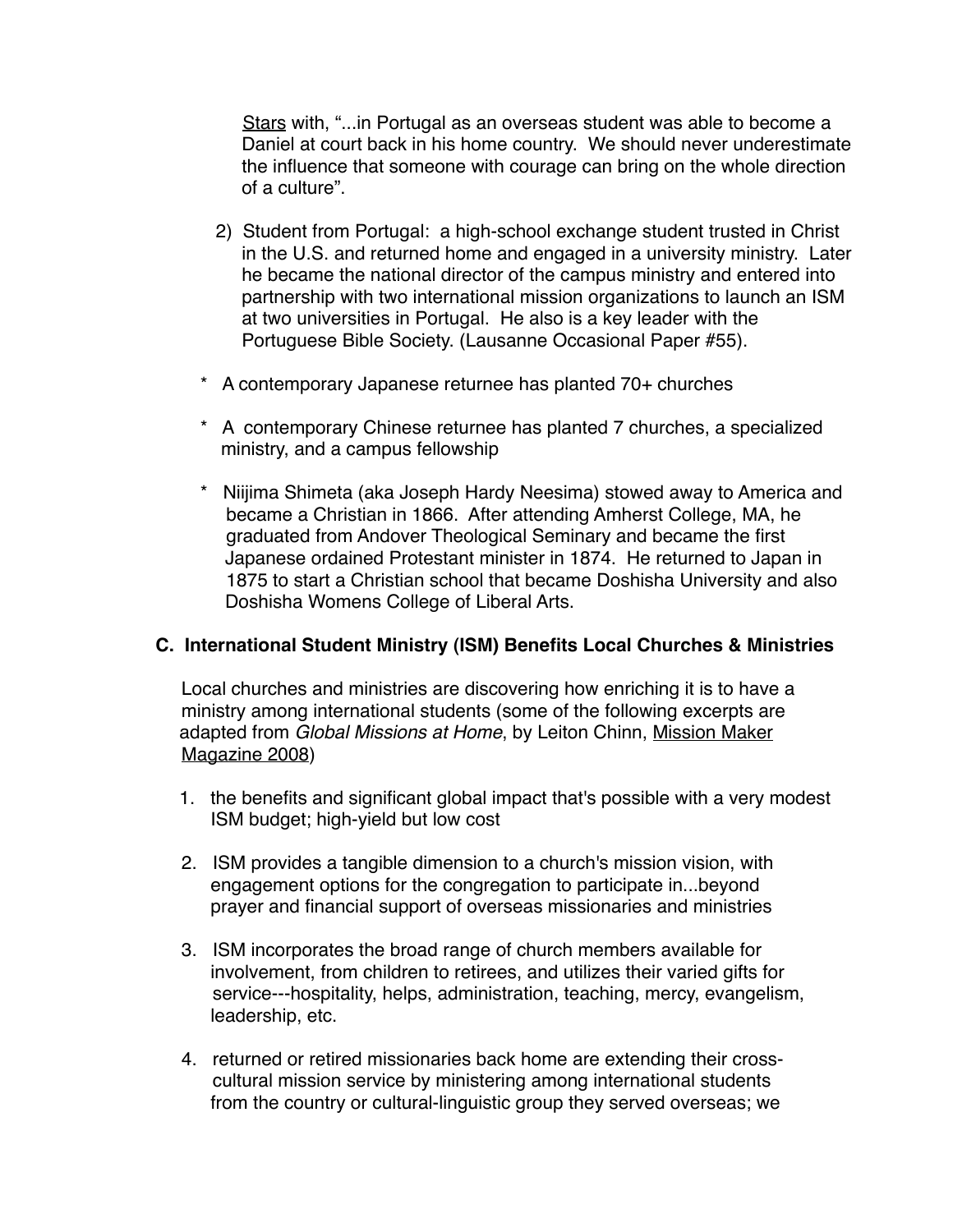had several missionaries and other returned expatriate government, military or business people involved regularly in our church-based ISM

 5. many people who have a desire to serve abroad but are not able to, are having a fruitful ministry with international students from the country or region of the world they had intended to go to; it is not unusual to hear volunteers say that they had a desire to be a missionary when they were younger, but circumstances changed their direction in life, and are now being global missionaries at home, and sometimes in their homes.

 ["before the Haywards were married, Edith wanted to go India as a missionary, but she could not. The Lord instead enabled her and her husband to host, disciple and prepare a vessel for His work in India and other parts of the world...Bakht Singh...while living with them as a newly converted international student, little did they realize that their guest would one day be the...greatest evangelist and church-planter in India in the 20th century; from Brother Bakht Singh of India, by T.E. Koshy, 2003] [Edith Hayward had committed herself to missionary service in India... when instead she decided to marry a businessman, her "spiritually-minded" roommate and best friend boycotted the wedding, convinced that Edith had stepped out of the will of God; from Note 19, Bonk, Missiology, April, 2000].

- 6. international students are ready-made language and cultural teachers and mentors for anyone going to the students' countries for long-term or short-term missions, study abroad, work, or simply a visit
- 7. international students may provide a critical linkage for ministry/mission in their homeland, either personally after they return home or by giving a positive introduction and endorsement of missionaries to their family, friends, and networks; returnees could be gatekeepers that open the door for ministry by foreigners in their country [my own daughter did a study abroad in Quito, Ecuador last year and was invited to the home of a former international student who was part of our church's ISM...and now our daughter will return to Quito in a few months to do six months of short-term missions]

 [I have heard of returned students who either opened the door for missionaries or closed the door to missionaries, depending on their good or negative experiences in the missionaries' homeland]

 8. ISM provides great "pre-field" cross-cultural experience for those planning to serve in another country and/or culture ["The most effective way workers can prepare to serve overseas is to invest one or more years ministering with international students. Ministering to international students needs to be given a stronger emphasis in the preparation of mission candidates. Workers who minister to international students long before going overseas were shown to be much more effective than their peers", Tentmaking: Business as Missions,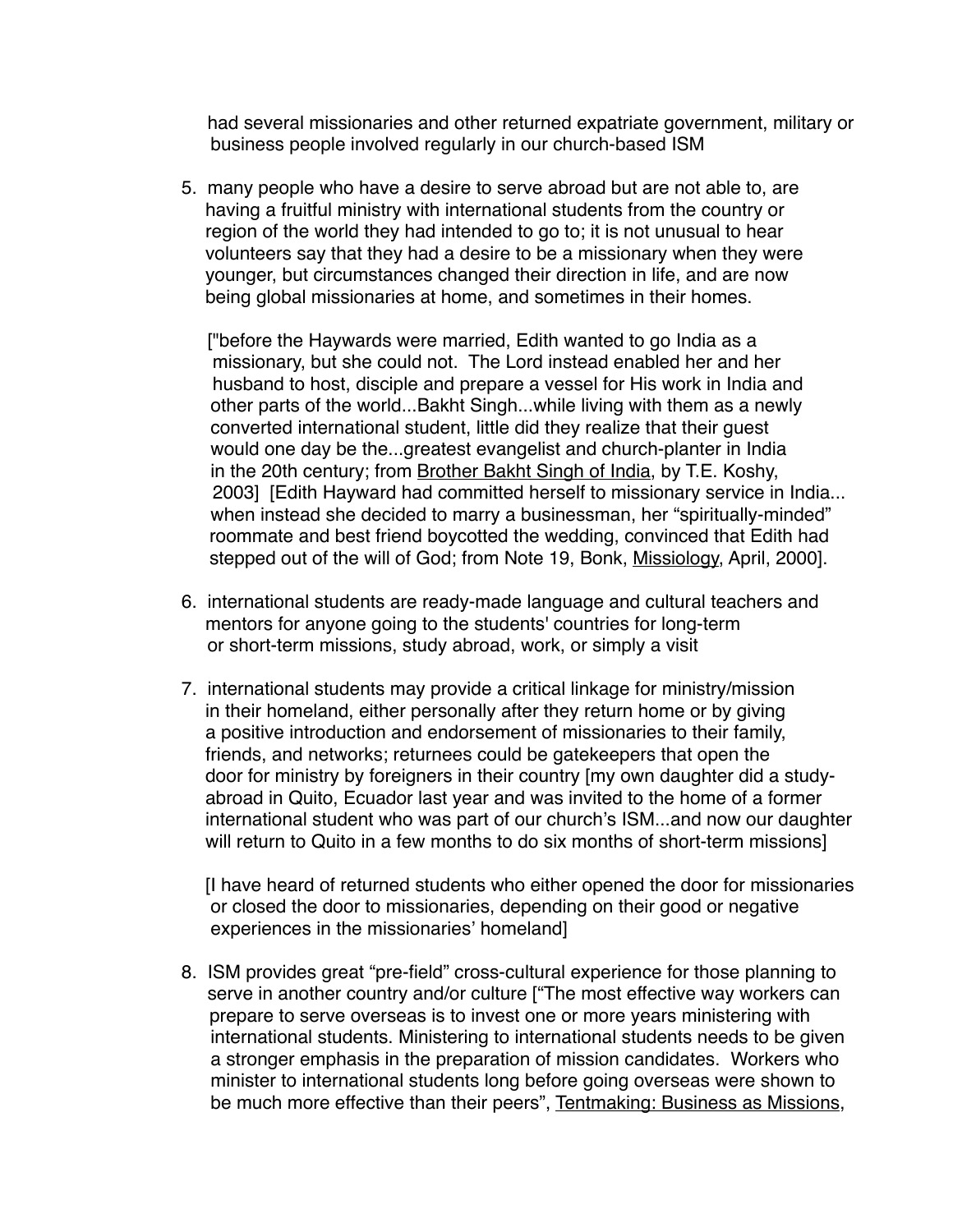by Patrick Lai, 2005]

 9. the reality is that most Christians are not "called" to serve as long-term professional missionaries or to be self-supporting "tent-maker" missionaries in another country, but will remain in our homelands. Nevertheless, staying home does not mean we cannot engage in cross-cultural, global ministry....ISM is one avenue for engaging in world missions at home

#### **III. Historical Context of ISM**

#### A. **John R. Mott: Visionary Pioneer for ISM...."CFR"**

It is most fascinating that as Tokyo2010 commemorates and builds upon "Edinburgh 1910", and remembers John R. Mott as the central figure associated with the World Missionary Conference of 1910, that most people do not realize that John R. Mott is the central leader in pioneering the need for International Student Ministry.

John R. Mott is well known for being an extraordinary mission mobilizer, leader, and strategist, and he saw the need for ISM. He attended that first International Student Christian Conference at Mt. Hermon, MA in 1886, heard the plea for missionaries by students from 10 nations, signed the missionary pledge, and was one of four who traveled across the country to spread the missionary challenge that gave birth to the SVMFM. "It was undoubtedly out this conference that the idea of a student volunteer organization to assist foreign students in the US [the CFR] grew in the mind of Mott....but it was not to come to fruition for more than 25 years" [Unofficial Ambassadors: the Story of International Student Service, by Mary A. Thompson, ISS, 1982].

 John R. Mott is well known as the first chairman of the SVMFM, first general secretary of the World's Student Christian Federation, chair of the International Missionary Council, chair of the World Missionary Conference, Edinburgh, 1910 (which is being celebrated at Tokyo2010, Edinburgh2010, and Lausanne's Capetown2010), the national secretary of the Intercollegiate YMCA, and was a recipient of the Nobel Peace Prize. What most people do not know is that in 1911 he organized and led the US's first national organization designed to aid international students, the *Committee on Friendly Relations Among Foreign Students*(CFR). The CFR spawned and encouraged many programs and structures to service international students. Thus, one of the greatest missionary advocates and leaders of the last century was also the visionary to pioneer the first national ISM organization in America...nearly 100 years ago.

 Even before the 1910 World Missionary Conference in Edinburgh, Mott was thinking of the growing number of Chinese students in the U.S.. In 1909 he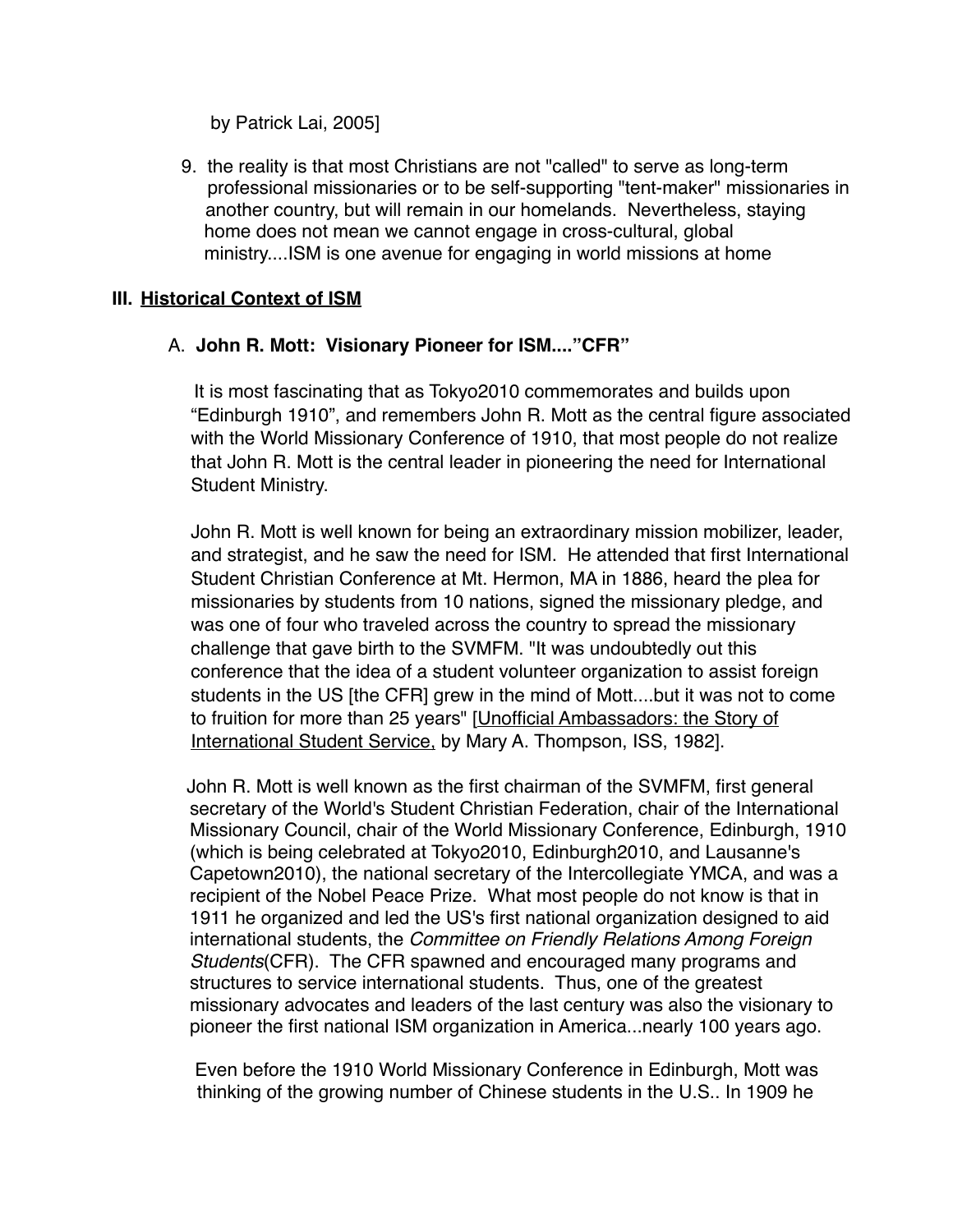helped to organize an independent service agency for Chinese students (Thompson).

 As chairman and writer of the Report of Commission I, *Carrying the Gospel to all the Non-Christian World*, for the 1910 WMC, John R. Mott included glimpses of his awareness of the importance of ministry among the "increasing number of travelers from non-Christian nations, especially the wonderful migration of Oriental students to Europe and America (p.24)...Effective Christian work among the Orientals in the United States will have an important bearing on carrying the gospel to the lands from which the Orientals come...No effort should be spared to reach the increasing number of the ablest young men who are coming from Oriental lands to study in American colleges"(p. 259-60). Mott also warned that, "students who go from non-Christian lands to study in the West, in many cases, on their return to their homes, oppose Christianity because of the un-Christian treatment which they have experienced"(p. 347).

Among the recorded discussions following the report of Commission I, editor Mott included the following comments, "Mr. F.S. Brockman (YMCA, Shanghai) directed attention to a [mission] field comparatively minute, but important in its relation to the vast oriental field...China is sending her young men now, not by the score but by the hundreds and even by the thousands, to every part of the world, and this is the field, these college students...who are right in our midst, to which I should like to call your attention...Here is a field not distant but at our own doors, a field that is ready, a field that is actually easy...All that is needed is not new organizations, not more money, not more men---only the illustration of our own lives and in our own homes of the outgoing love of Jesus Christ"(p. 418-19).

Within two weeks after the conclusion of the 1910 WMC, Mott's The Decisive Hour of Christian Missions was published in which he reiterated and added to the facts and missionary perspectives pertaining to international students found in the report of Commission I.

Many years after the WMC, Mott was still citing the need for ISM at mission mobilization gatherings, as seen in his address at the Student Volunteer Convention, Indianapolis, IN, 1936, "One of the most important opportunities that we shall ever have, and this is true of the colleges represented here, is that of befriending foreign students who come within our gates. Some 11,000 or more are now in the institutions of learning in North America, representing 60 or more nations. I repeat, we will never have a greater opportunity than this of exposing them to the best life or our two countries, of taking them into our homes, of making true friends of them, and of commending our religion to them by life and work." (p.256, *Addresses & Papers of John R. Mott*, Volume I, The Student Volunteer Movement for Foreign Missions. 1946)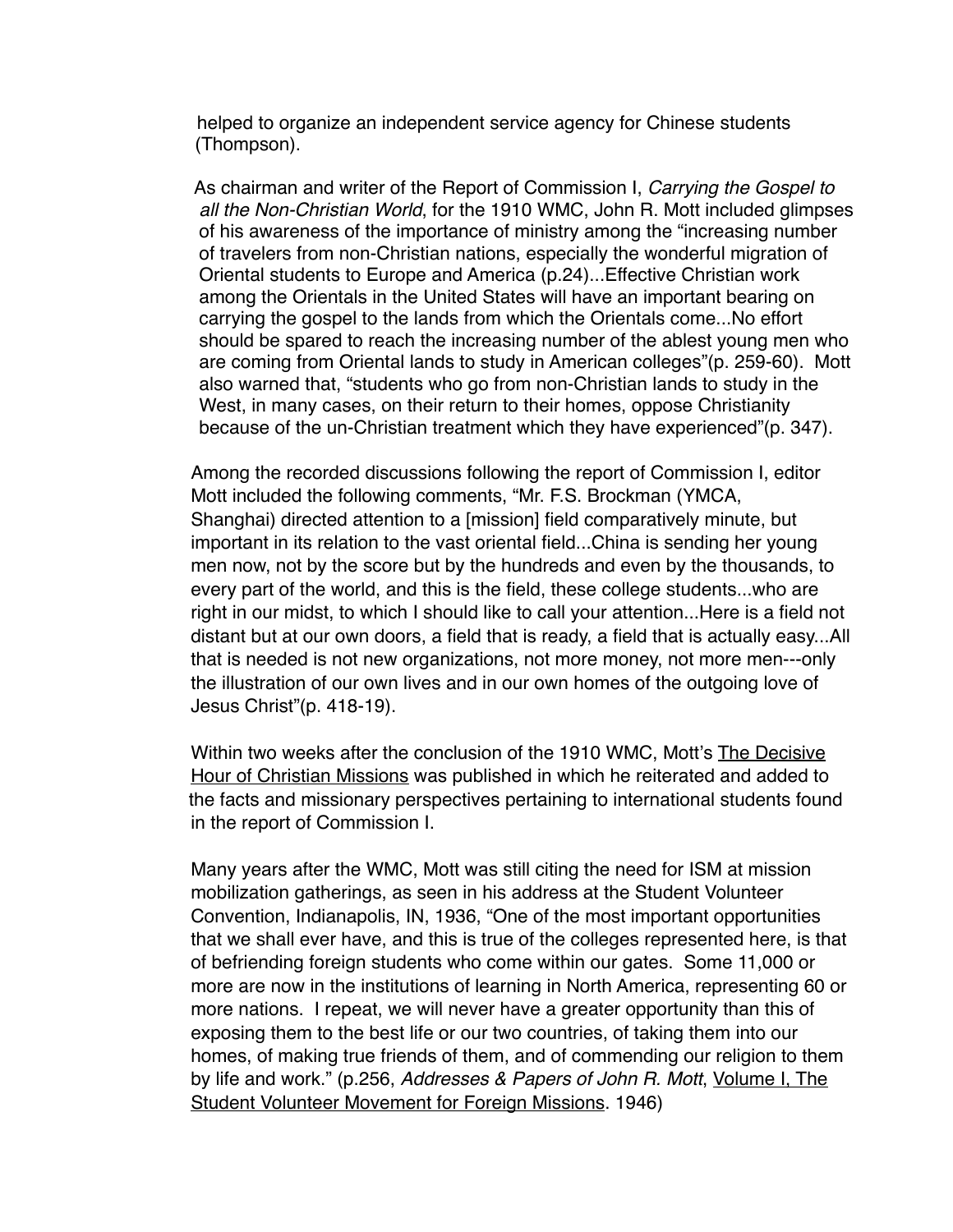There was negligible development of any other national ISM for 40 years following the establishment of the *Committee on Friendly Relations among Foreign Students* by John R. Mott. The CFR changed its name to *International Student Service* (ISS) in 1965.

#### **B. 1950's: Pioneering Decade of ISM**

Intervarsity USA led the charge to begin to incorporate ISM into its overall campus strategy when David Adeney became the first ISM Director in 1952. [\(www.ivcf.org/ism](http://www.ivcf.org/ism)). Intervarsity Canada also cites 1952 as its ISM start.

 In 1953 International Students Inc (ISI) was established as the first national mission to focus exclusively on international students. [\(www.isionline.org\)](http://www.isionline.org)

The Southern Baptist Convention began its ISM in 1955.

 Details of the founding process and descriptions of several early national ISMs as well as some other localized ministries are contained in the research paper written in 1979 by this author for Dr. Ralph D. Winter, The Historical Development of the International Student Ministry Movement in the USA, The concluding wish of the paper became prophetic, *"In 30 years [from 1949 to 1979] the foreign field of international students in the USA has grown from less than 30,000 to nearly 300,000. While the increase of the international student foreign field has grown substantially, the increase in laborers and ISMs has grown moderately. During this next decade, may God grant a "great awakening" and response to the validity, vision, and mission of the ISM movement in America".* Within two years of that wishful prayer, a new ISM networking mechanism was birthed to enhance the development of the ISM movement in the USA and Canada. The Association of Christian Ministries to Internationals (ACMI) was birthed in 1981 as a result of the first North American Consultation for International Student Ministry Workers. ACMI, which is now called the Association of Christians Ministering among Internationals, conducts annual equipping conferences for ISM staff and volunteers. One of the useful services of ACMI is that of linking transitioning international students with a Christian fellowship when relocating from one place to another; both *ACMI-Link* and a *Find an ISM Contact* link are on the ACMI website: [www.acmi-net.net](http://www.acmi-net.net).

 It is likely that the International Fellowship of Evangelical Students had some outreach to international students in Europe during the 50's.

### **C. Growth in North America; Europe; Asia-Pacific**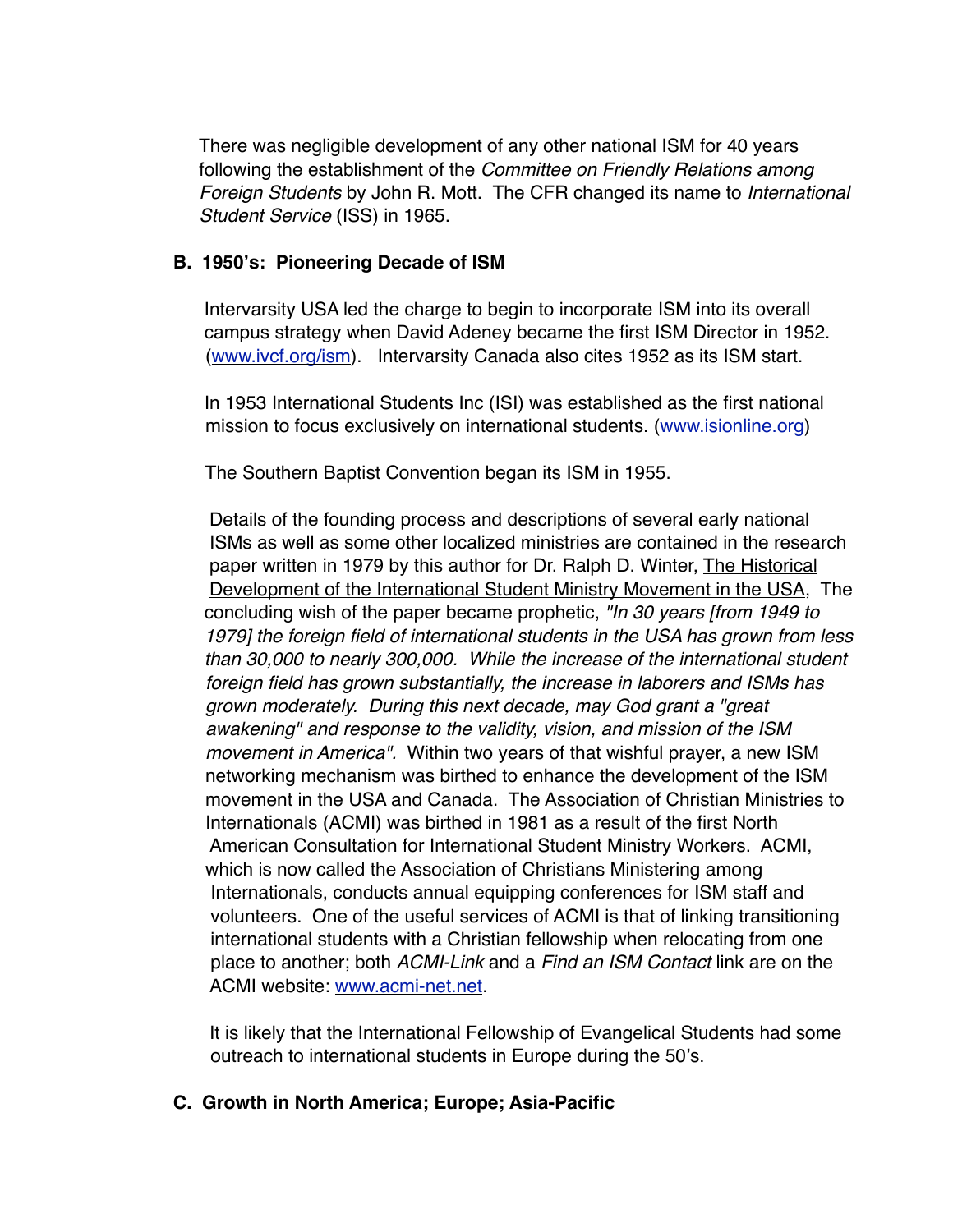The next 30 years from the mid-50's to mid-80's saw significant growth of the emerging ISM "movement" with 11 new national or regional ISMs in the U.S., including Campus Crusade for Christ and the Navigators. Also in the mid-80's ISI loaned staff to launch two indigenous national ISMs in Canada and the UK; International Student Ministries Canada (1984) and International Students Christian Services (now called Friends International) in 1985.

 The ISM movement has been developing steadily in North America, Europe, and the Asia-Pacific Region since the 1990's. The development of ISMs in Africa and Latin America needs to be cultivated.

 A summary of 53 major ISMs globally, with information on starting dates, number of staff, and websites is contained in *ISM: From Blind-Spot to Vision*  (produced by this author for the Lausanne Diaspora Leaders Consultation, Manila, May, 2009). The paper is available upon request from the author.

#### **IV. Current Status**

#### **A. Growth of International Student Population**

There is an accelerating growth of students going abroad, as reflected in UNESCO's *Global Education Digest 2009*: nearly 3 million international students worldwide in 2007 [an increase of 53% since 1999]; with 8 million projected for 2025.

 Most international students are in Europe (49%), North America (24%), and East Asia/Pacific (18%).

 Leading host nations are the United States, United Kingdom, France, Australia, Germany, Japan, Canada, South Africa, the Russian Federation and Italy. China, New Zealand, and South Korea are also experiencing significant increases of international students. With Capetown hosting *Lausanne III: Capetown2010,* it is interesting to note that South Africa is the only country in Africa that receives far more students (60,000) than it sends abroad.

 "Singapore's education blueprint aims to attract 150,000 foreign students by 2015"(The Philippine Star, December 11, 2007)

 The Japanese government has launched a project called *Global 30* to increase the number of International students in Japanese universities from 127,000 to 300,000 by the year 2020.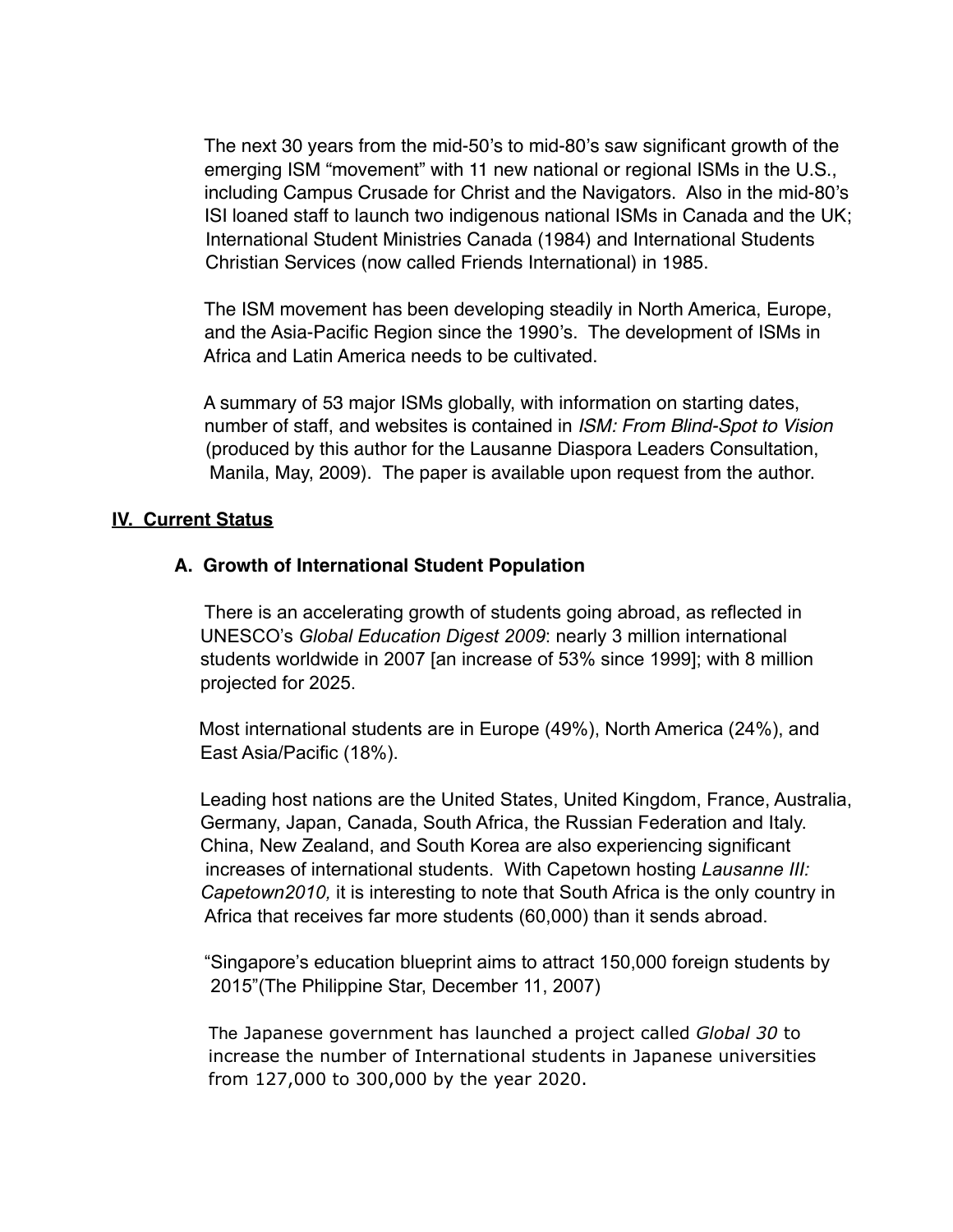Countries that send the most students abroad are China, India, Korea, Germany, Japan, France, United States, Malaysia, Canada, and the Russian Federation.

#### **B. Global Recognition & Networking of ISM:**

 The Lausanne movement included International Student Ministry as a new emphasis for world evangelization at its 2004 Forum in Thailand, and subsequently established the International Student Ministries Special Interest Committee in 2007. The ISM SIC sponsored an Asia-Pacific Regional ISM Leaders Consultation in Singapore and a Greater European Regional ISM Leaders Consultation & Training Conference in Amsterdam in 2009 in preparation for Capetown2010, which will have three ISM Dialogue Sessions.

### **V. Projections**

### **A. Developing a Global Network of ISMs**

 One way to share the vision of ISM with the global Church and to encourage and equip denominations, mission agencies, campus ministries, local churches, and other ministries for outreach among international students, is to develop a global network of ISMs which will also encourage, resource, and equip one another to enhance the development of ISM in their area and context of ministry.

### **B. Networking Networks: ACMI, LCWE, WEA MC, regional networks**

Both ACMI and the LCWE ISM SIC have a structure or agent in place to stimulate the networking among mission networks with the vision of ISM. Some preliminary networks to explore collaboration with include the World Evangelical Alliance Missions Commission, International Fellowship of Evangelical Students, Denominational mission agencies, global or regional campus ministry networks, etc.

### **C. From Mission Field to Mission Force**

 ISMs should be intentionally giving priority to discipling Christian international students to discern their calling as God's vessels of grace and the gospel, whether they return home, remain in the host country, or go to another country.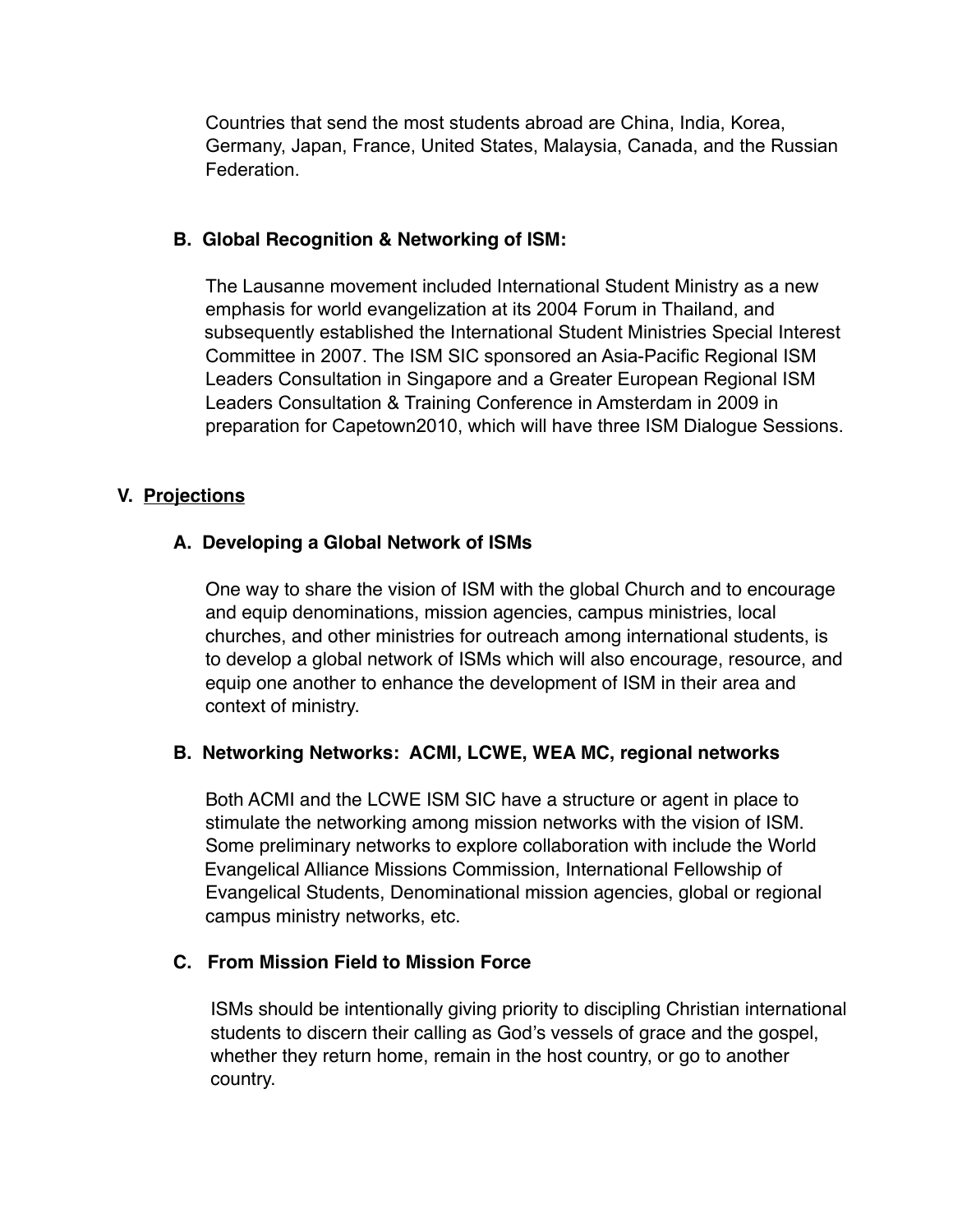#### **D. Ministry as an International Student; A Priority to Implement**

 Christian college students in a host country should be encouraged to commit to a semester or year abroad as an international student and in effect, be an intentional student "tentmaker". Besides the academic and personal rewards of the study abroad experience, the student will both minister while abroad and return with a greater appreciation for and skills to engage a world of growing cultural diversity and "glocal" mission opportunities. Returned study abroad students are a natural pool for ISM engagement. This strategy is "ISM in reverse" for host country students.

# **Vi. Challenges**

# **A. Continual Need to help God's People Really See Internationals**

 God repeatedly emphasized in the Old Testament the command for His people to love and care for widow, orphans, and foreigners (aliens, strangers, internationals). But often people don't extend help, friendship, or hospitality to marginalized people because they don't "see" them. Their eyes may notice a foreigner, but their heart and will looks past the stranger. We need God's grace and love to truly see the international students in our midst and feel compassion for them, just as Jesus felt when he saw the multitudes as sheep without a shepherd, lost and distressed, and he felt compassion for them. Seeing and feeling with God's eyes and heart will direct our steps towards genuine welcoming of foreign students.

 Last month I was at a conference that had four workshops related to ISM. A question was asked of the participants, "Are more American students noticing or seeing international students?" The unanimous reply by representatives of different campus ministries was "no". The greatest pool of potential friends and witnesses to international students are their fellow host-national students, but they are practically blind to seeing the mission field sitting next to them or residing on the other side of their dorm-room wall. Who will encourage the local students to lift up their eyes and see world, ripe for harvest in their classrooms? Who will challenge them to ask the Lord of the harvest to send forth workers into the global harvest on their campus?

### **B. Need for Formal ISM Academic Training**

 The first generation of the contemporary ISM movement is at the stage of winding down their race and should be passing the baton to younger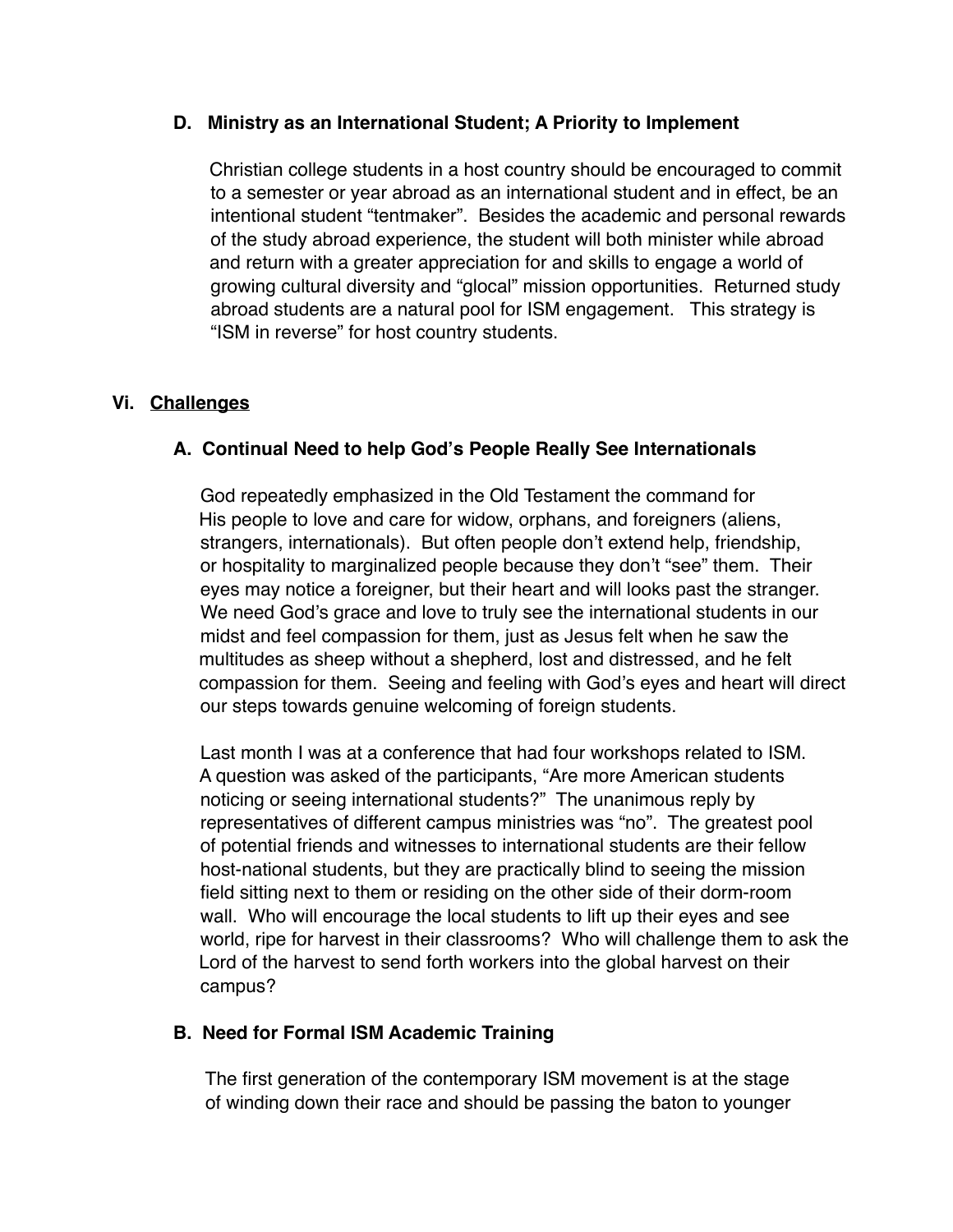leaders. Most of us who have been involved in ISM since the 50's have not had any formal academic training in ISM because it hardly exists. There is an occasional introductory course on ISM, but no degree with any emphasis or concentration in ISM. It would be irresponsible and a failure of stewardship if this present generation of long-time veteran ISM staff does not address the need to establish some academic courses and possible Masters degree with an ISM focus, so that the next and future generation of ISM workers can at least have an option for academic training and research in ISM, to go along with non-academic training opportunities (e.g. organizational training and ISM conference workshops). This need to explore and establish some academic training in ISM has been picked up by some ISMs in North America.

#### **VII. Resources**

#### **A. Websites**

The ACMI website, [www.acmi-net.net](http://www.acmi-net.net) has a link for Ministry Resources. If you go to the 4th page of the Resources link, you'll find, the List of ISM Websites World-Wide which has hundreds of ISM related websites from 36 countries

Other major ISM websites include:

[www.ivcf.org/ism](http://www.ivcf.org/ism)

[www.isionline.org](http://www.isionline.org)

**B. Lausanne Occasional Paper #55: "Diasporas & International Students"** [www.lausanne.org](http://www.lausanne.org) (free, downloadable to print)

### **Conclusion:**

The Tokyo2010 Declaration includes a concluding Pledge that commits us to "seek to know where people are unreached, overlooked, ignored, or forgotten. We will pray for the Holy Spirit to give strength and guidance as we join with others in changing that neglect, to love and make disciples [of International Students] in the way of the Cross.

Amen

**Leiton Chinn** (lechinn@aol.com)